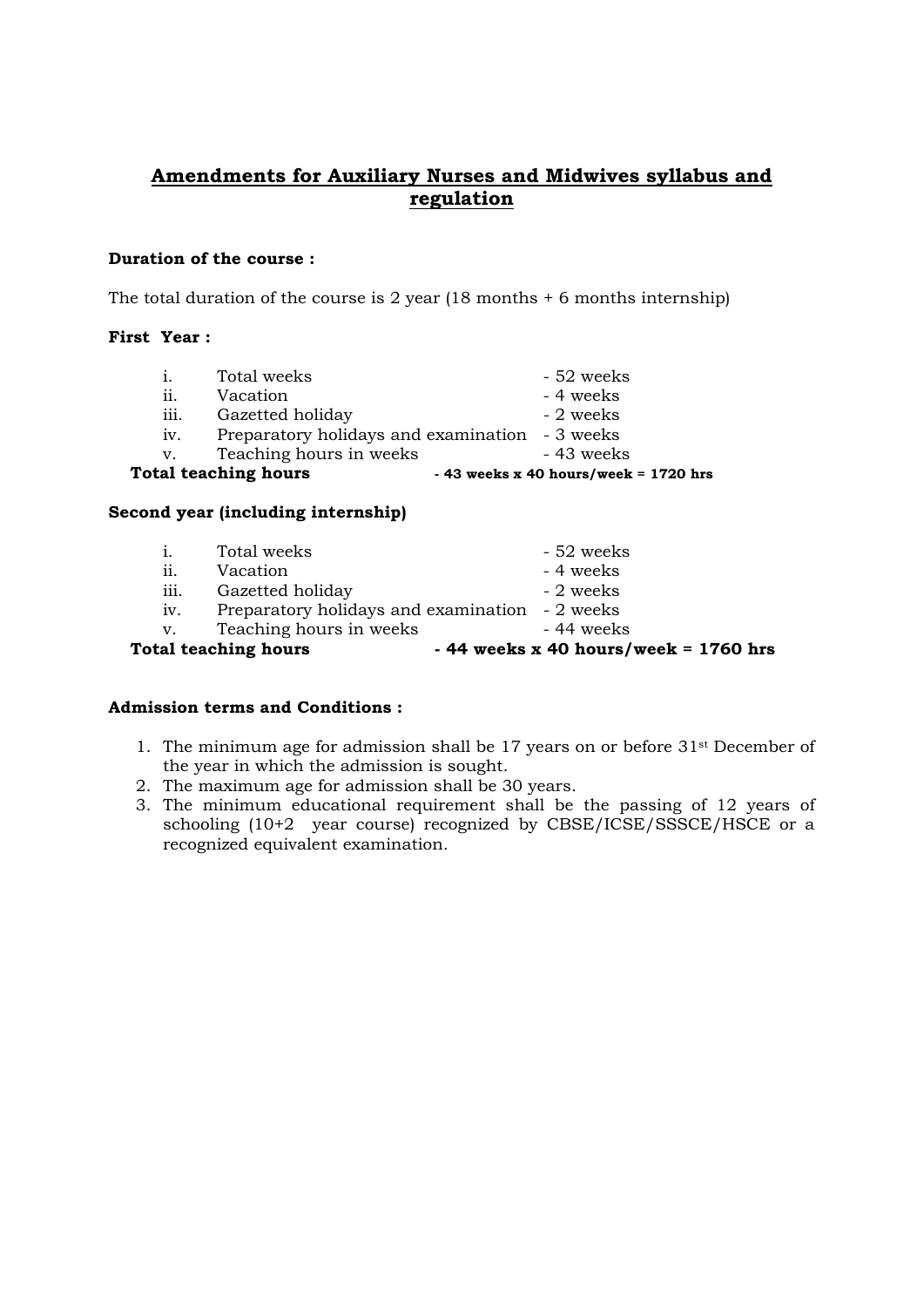# **COURSE OF STUDY**

# **FIRST YEAR :**

|                           | <b>NURSING COURSE</b>   |               | <b>CLASSROOM HOURS</b> |              | <b>EXPERIENCE</b> |           |              |
|---------------------------|-------------------------|---------------|------------------------|--------------|-------------------|-----------|--------------|
| S.No                      | <b>Course title and</b> | <b>Theory</b> | <b>Demonstration</b>   | <b>Total</b> | Hospital          | Community | <b>Total</b> |
|                           | description             |               |                        |              |                   |           |              |
| $\overline{i}$ .          | Community health        | 120           | 50                     | 170          | 10                | 100       | 110          |
|                           | nursing                 |               |                        |              |                   |           |              |
| ii.                       | <b>Health Promotion</b> | 120           | 75                     | 195          | 20                | 180       | 200          |
|                           | A. Nutrition            | 35            | 20                     | 55           |                   |           |              |
|                           | B. Human Body &         | 35            | 20                     | 55           |                   |           |              |
|                           | Hygiene.                |               |                        |              |                   |           |              |
|                           | C. Environmental        | 20            | 15                     | 35           |                   |           |              |
|                           | Sanitation              |               |                        |              |                   |           |              |
|                           | D. Mental Health        | 30            | 10                     | 40           |                   |           |              |
| $\overline{\text{iii}}$ . | Primary Health care     | 130           | 150                    | 280          | 90                | 300       | 390          |
|                           | nursing -I              |               |                        |              |                   |           |              |
|                           | A. Infection and        | 25            | 20                     | 45           |                   |           |              |
|                           | immunization            |               |                        |              |                   |           |              |
|                           | B. Communicable         | 40            | 25                     | 65           |                   |           |              |
|                           | Diseases.               |               |                        |              |                   |           |              |
|                           | C. Community            | 30            | 50                     | 80           |                   |           |              |
|                           | health                  |               |                        |              |                   |           |              |
|                           | problems.               |               |                        |              |                   |           |              |
|                           | D. Primary              | 20            | 20                     | 40           |                   |           |              |
|                           | medical care            |               |                        |              |                   |           |              |
|                           | E. First aid and        | 25            | 35                     | 60           |                   |           |              |
|                           | referral.               |               |                        |              |                   |           |              |
| iv.                       | Child Health Nursing    | 75            | 110                    | 185          | 80                | 100       | 180          |
|                           | <b>Total Hours</b>      | 455           | 385                    | 835          | 200               | 680       | 880          |

**TOTAL = 1720 Hours**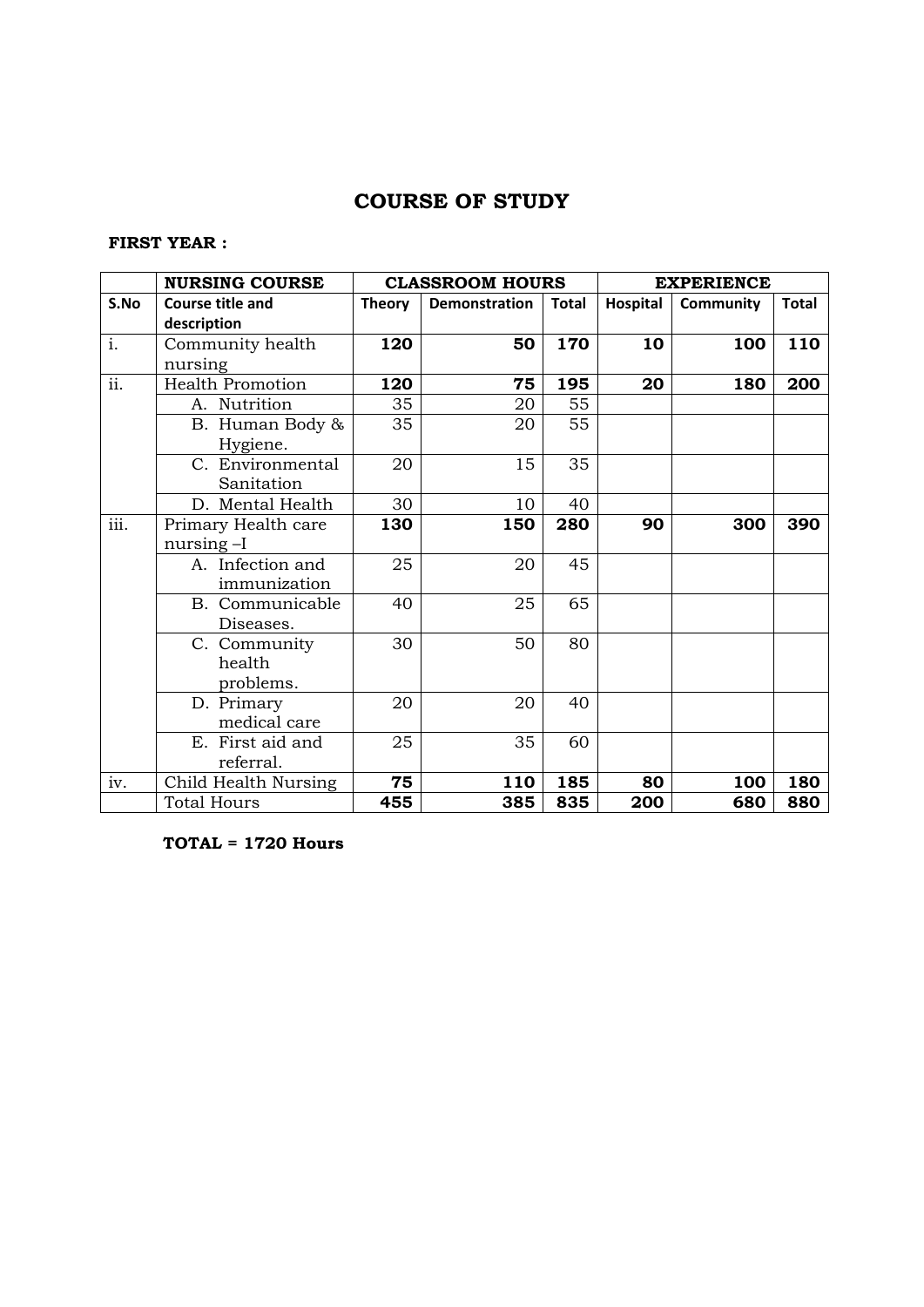### **SECOND YEAR (First 6 months)**

|       | <b>NURSING COURSE</b> | <b>CLASSROOM HOURS</b> |                               |     | <b>EXPERIENCE</b> |           |       |
|-------|-----------------------|------------------------|-------------------------------|-----|-------------------|-----------|-------|
| S.No. | Course title and      | <b>Theory</b>          | <b>Total</b><br>Demonstration |     | Hospital          | Community | Total |
|       | description           |                        |                               |     |                   |           |       |
| v.    | Midwifery             | 200                    | 160                           | 360 | 220               | 160       | 380   |
| vi.   | Health Center         | 40                     | 40                            | 80  |                   | 60        | 60    |
|       | Management            |                        |                               |     |                   |           |       |
|       | <b>Total Hours</b>    | 240                    | 200                           | 440 | 220               | 220       | 440   |

**Total 880 Hours** 

### **SECOND YEAR (Internship period)**

|       | <b>NURSING COURSE</b>           | <b>EXPERIENCE</b> |           |              |
|-------|---------------------------------|-------------------|-----------|--------------|
| S.No. | Course title and                | Hospital          | Community | <b>Total</b> |
|       | description                     |                   |           |              |
|       | Midwifery                       | 240               | 240       | 480          |
|       | Antenatal ward<br>$\bullet$     | 40                |           |              |
|       | Intranatal/labour<br>$\bullet$  | 120               |           |              |
|       | room                            |                   |           |              |
|       | Post natal ward<br>$\bullet$    | 40                |           |              |
|       | Neonatal care unit<br>$\bullet$ | 40                |           |              |
| II.   | Child Health                    | 80                | 160       | 240          |
| III.  | Community Health and            |                   | 160       | 160          |
|       | Health center management        |                   |           |              |
|       | <b>Total Hours</b>              |                   |           | 880          |

**Total = 880 hours in the internship period** 

#### **Grand Total = 1760 hrs.**

#### **Guidelines for internship :**

- a. The ANM students (in a group of 4-5) should be posted in the sub center/primary health center with a regular ANM for one month/4 weeks for supervised independent practice in the community which should be residential.
- b. The students should participate in all the National Health and Family Welfare programs during their clinical experience.
- c. At least 80% of all the clinical requirements should be completed before appearing for the final (Second year) examination.
- d. The principal of the ANM school should certify for each student that she has undergone successfully the internship program, 100% clinical requirements and acquired the requisite competencies as listed in the syllabus before the award of the certificate/diploma by the state nursing councils/examination boards.
- e. The casebook and competency record book should be completed and signed by the competent authority of the school.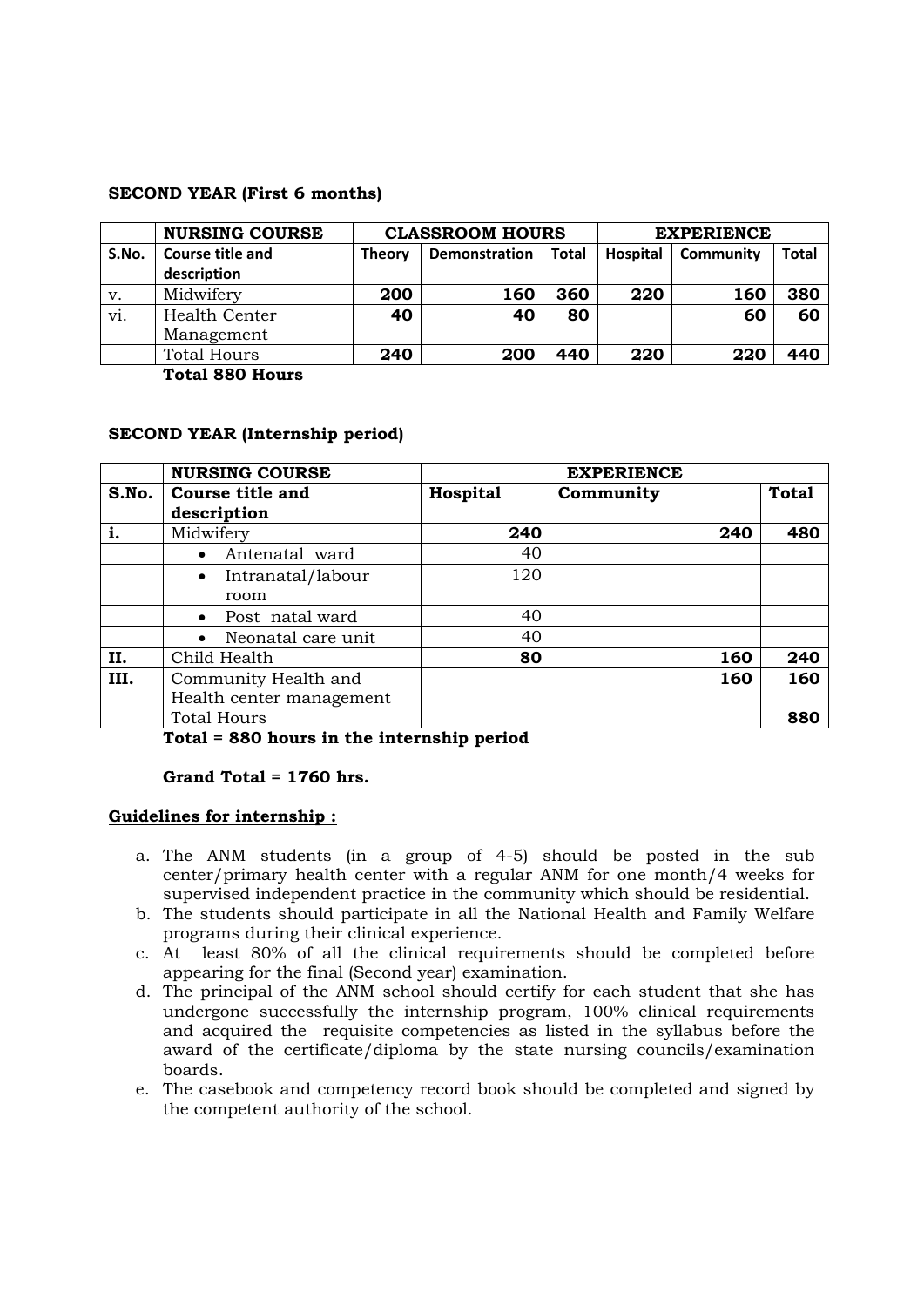# **Scheme of Examination**

# **Theory and practical examinations at the end of the first year**

| Paper        | Course                  | External   | Internal   | Duration |
|--------------|-------------------------|------------|------------|----------|
|              |                         | Assessment | Assessment |          |
| Theory       | Community Health        | 75         | 25         | 3 hrs    |
| Paper I      | Nursing                 |            |            |          |
| Theory       | <b>Health Promotion</b> | 75         | 25         | 3 hrs    |
| Paper II     |                         |            |            |          |
|              |                         |            |            |          |
| Theory       | Primary Health Care     | 75         | 25         | 3 hrs    |
| Paper III    | Nursing                 |            |            |          |
| Theory       | Child Health Nursing    | 75         | 25         | 3 hrs    |
| Paper IV     |                         |            |            |          |
| Practical I  | Community Health        | 100        | 100        |          |
|              | Nursing and health      |            |            |          |
|              | promotion               |            |            |          |
| Practical II | Child health Nursing    | 100        | 100        |          |
|              | Total                   | 500        | 300        |          |

### **Grand total for first year 800 marks**

# **Theory and practical examinations at the end of the Second year**

| Paper         | Course                   | External   | Internal   | Duration |
|---------------|--------------------------|------------|------------|----------|
|               |                          | Assessment | Assessment |          |
| Theory        | Midwifery                | 75         | 25         | 3 hrs    |
| Paper V       |                          |            |            |          |
| Theory        | <b>Health Centre</b>     | 75         | 25         | 3 hrs    |
| Paper VI      | Management               |            |            |          |
| Practical III | Midwifery                | 100        | 100        |          |
| Practical IV  | Primary health care and  | 100        | 100        |          |
|               | health center management |            |            |          |
|               | <b>Total</b>             | 350        | 250        |          |

# **Grand total for second year 600 marks**

### **Venue for Practical Examination :**

- 1. Govt. District only (if the District Hospital is not having School or College of Nursing attached to the District Hospital) even then practical examination of 2nd year ANM students should be conduct at District Hospital.
- 2. All the ANM Schools run by Government or Private Schools in the District, their examination should be conducted in district hospital.
- 3. If large number of private Schools exist in the District, proper planning and phasing to be done by examination board to cover all students.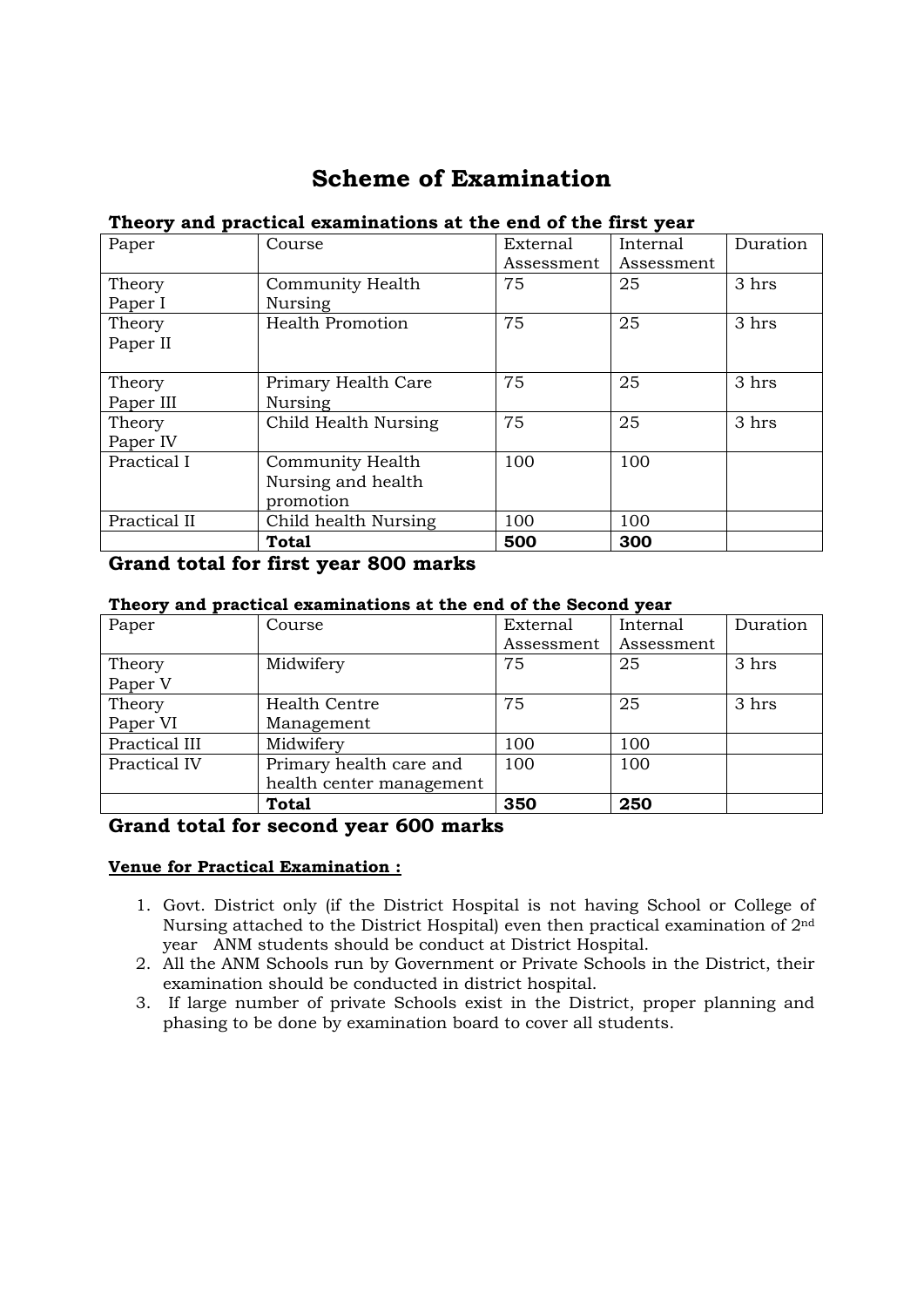#### Expected competency | Hospital Experiences | Community Experiences Assessment and care of normal pregnant woman • Detecting pregnancy using pregnancy testing kit. Registration of antenatal mothers. Pre conception counseling Measuring the blood pressure, pulse and fetal heart rate, checking for pallor and edema and determining the fundal height, fetal lie and presentation accurately. Hemoglobin estimation and testing urine for protein and sugar Examine 20 antenatal women (in the hospital and community) Provide IFA supplements and administer TT injection to 10 women. Registration and management of vital events registers. Conduct antenatal examinations at home Participate in antenatal clinics in the sub center Malaria testing for pregnant mothers. Counseling on birth preparedness, complication readiness, diet and rest, infant feeding, sex during pregnancy, domestic violence and contraception. Conduct normal delivery Recognize different degrees of tears give emergency care and refer. Maintain midwifery case book Conduction pelvic assessment to determine pelvic adequacy. PV examination 5 Plotting the partograph and deciding when to refer the women. Conduction 10 safe deliveries (in the hospital and community), with active management of the third stage of labour, using infection prevention practices, Assist in the suturing of 5 episiotomies and tears Conduct deliveries in the community (health centers preferably and home) Assessment and care of postnatal mothers and newborns Provide essential care of the newborn 10 Basic resuscitation of the newborn 5 Managing/counseling on post-partum care and Follow up of 10 postnatal mothers for 10 days with at least 3 home visits. Care of newborns

### **Midwifery**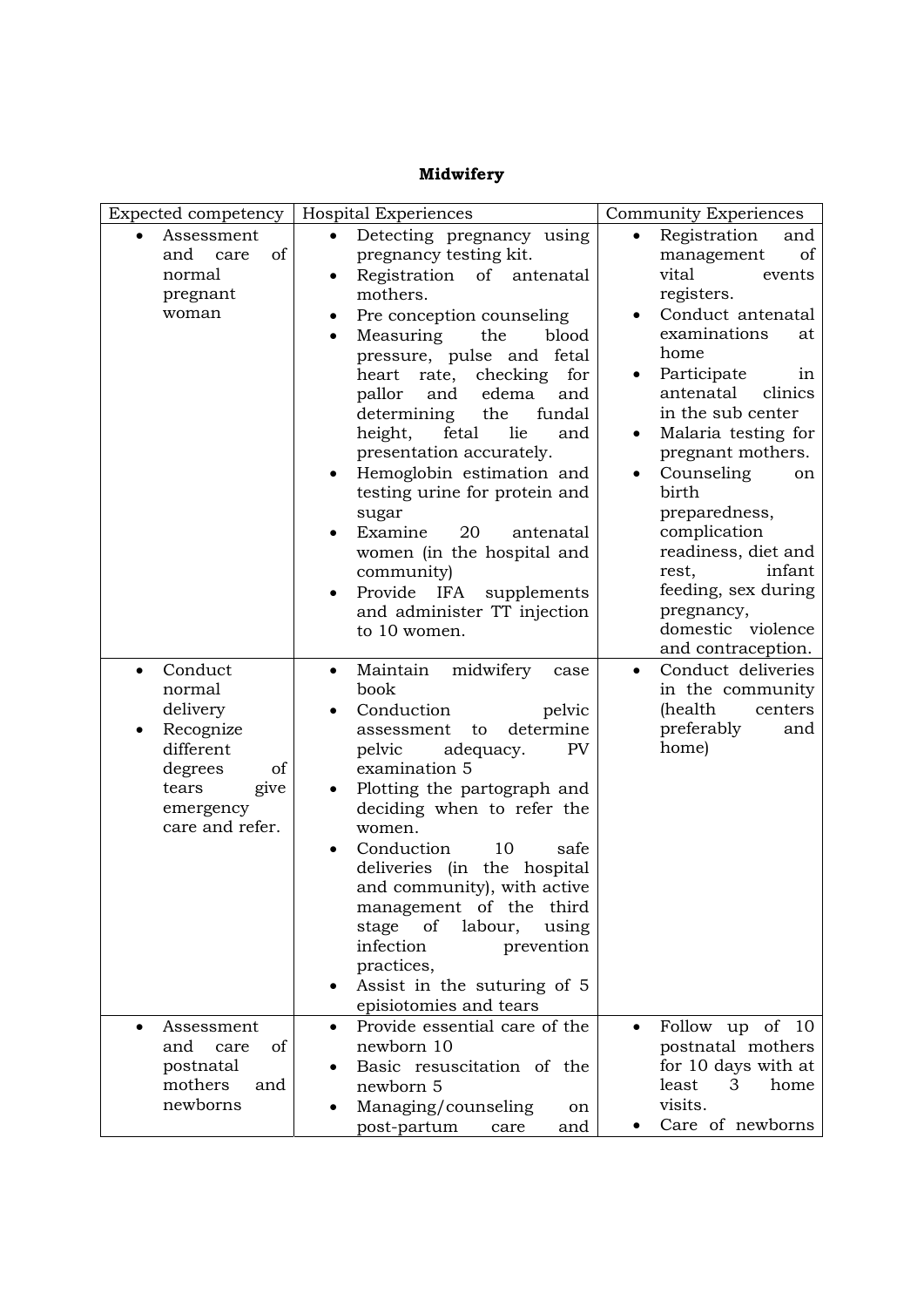|                                                  | nutrition<br>Counseling/supporting<br>of<br>mothers for breast feeding<br>preventing/managing<br>and<br>breast feeding problems<br>Counseling<br>for<br>kangaroo<br>$\bullet$<br>mother care<br>Care of postnatal mothers<br>10 (in the hospital and<br>community)<br>Conduct health education<br>for groups of mothers and<br>individuals - 3 each<br>Follow infection prevention<br>biomedical<br>and<br>waste<br>management in the labour<br>room and sub center                                                                                                                                                                                                                                        | at home -10<br>Conduct<br>health<br>education<br>for<br>groups of mothers<br>and individuals -2<br>each<br>Integrate<br>the<br>$\bullet$<br>accepted practices<br>of AYUSH                                                                                                                                                                                                                                                                  |
|--------------------------------------------------|------------------------------------------------------------------------------------------------------------------------------------------------------------------------------------------------------------------------------------------------------------------------------------------------------------------------------------------------------------------------------------------------------------------------------------------------------------------------------------------------------------------------------------------------------------------------------------------------------------------------------------------------------------------------------------------------------------|---------------------------------------------------------------------------------------------------------------------------------------------------------------------------------------------------------------------------------------------------------------------------------------------------------------------------------------------------------------------------------------------------------------------------------------------|
| Assessing and<br>referring<br>mothers at<br>risk | Identify high-risk mothers<br>$\bullet$<br>and give care<br>Prepare for caesarean<br>sections -2<br>Observe caesarean section -<br>2<br>Observe abnormal deliveries<br>5<br>Prepare for MTP and<br>observe procedure -2<br>Take care of women with<br>abortion -2<br>Insert an intravenous line.<br>Insert a urinary catheter in<br>٠<br>women<br>Preparation and<br>administration of<br>magnesium sulphate<br>injection.<br>Preparation and<br>administration of oxytocin<br>drip.<br>Bimanual compression of<br>the uterus for the<br>management of PPH<br>Care of mother with HIV.<br>Digital removal of retained<br>products of conception for<br>incomplete abortion.<br>Provide post abortion care. | Do a case study of<br>$\bullet$<br>complicated<br>childbirth in the<br>village<br>Conduct a village<br>$\bullet$<br>meeting for<br>emergency<br>transport of<br>women at risk<br>Identify and refer<br>women with<br>unwanted<br>pregnancy for MTP<br>Interview any 10<br>women and list<br>reasons for unsafe<br>motherhood and<br>abortion<br>Identify high risk<br>mothers 5 and<br>newborns 5 and<br>refer them to the<br>higher center |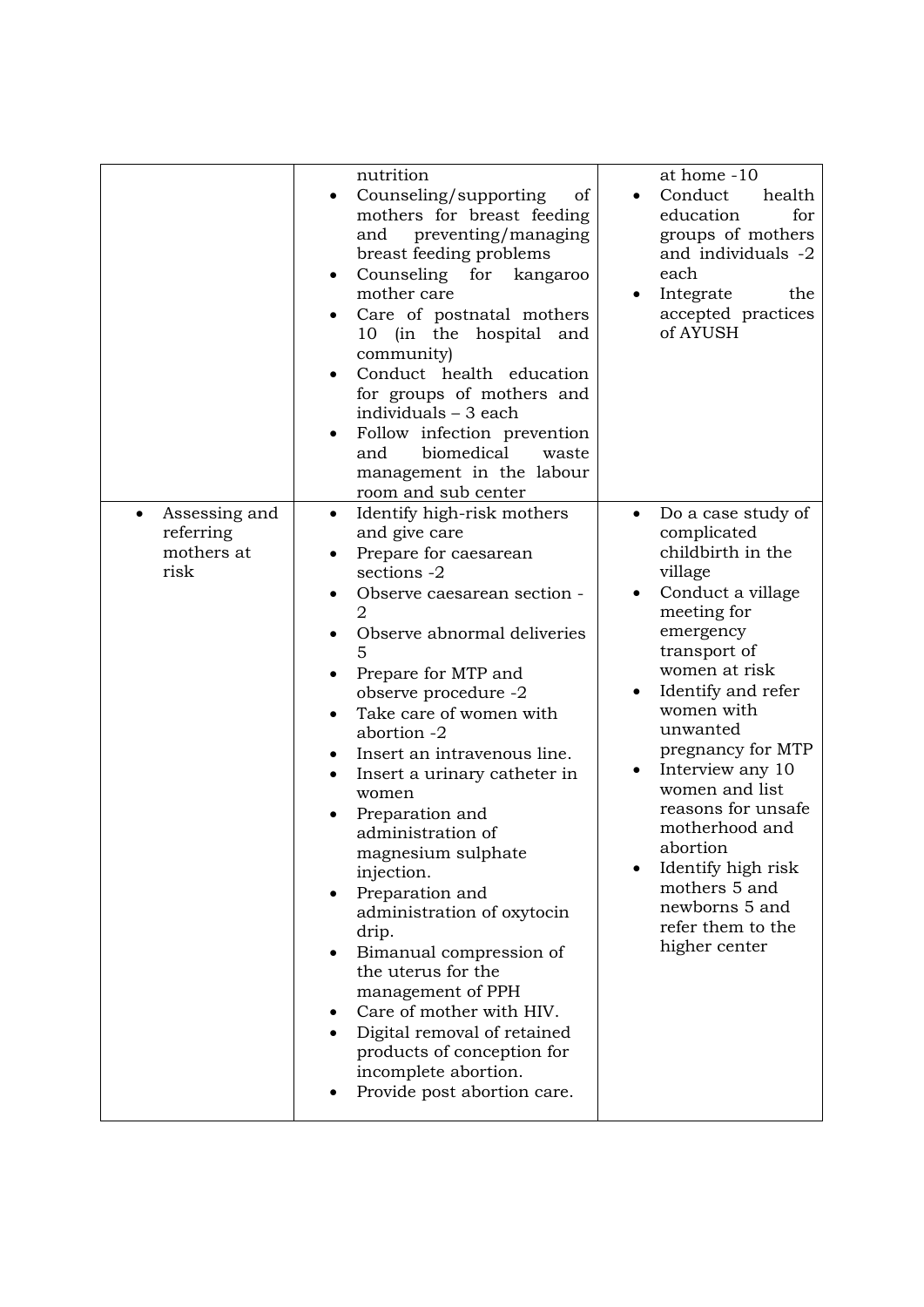| Counsel<br>eligible<br>couples about<br>different<br>methods of<br>contraception<br>Prepare<br>٠<br>acceptors for<br>sterilization<br>and IUCDs<br>Direction of<br>cervical cancer | Counseling of<br>$\bullet$<br>mother/couples for family<br>planning.<br>Prepare and assist for<br>$\bullet$<br>sterilization of 5 female and<br>2 male cases (in the hospital<br>or community)<br>Insertion of intra uterine<br>$\bullet$<br>devices and prescription of<br>contraception of<br>contraceptives.<br>Perform 2 IUCD insertions<br>(in the hospital or<br>community)<br>Distribute oral pills -5<br>$\bullet$<br>Demonstrate the use of<br>condoms and distribute<br>condoms -5<br>Visual inspection of the<br>$\bullet$<br>cervix and taking a pap<br>smear test -2 | Counsel eligible<br>couples on<br>different methods<br>of contraception<br>Perform 2 IUCD<br>insertions (in the<br>hospital or<br>Community)<br>Distribute oral<br>pills -5<br>Demonstrate the<br>use of condoms<br>and distribute<br>condoms -5<br>Visual inspection<br>of the cervix and<br>taking a pap<br>smear test -2 |
|------------------------------------------------------------------------------------------------------------------------------------------------------------------------------------|-----------------------------------------------------------------------------------------------------------------------------------------------------------------------------------------------------------------------------------------------------------------------------------------------------------------------------------------------------------------------------------------------------------------------------------------------------------------------------------------------------------------------------------------------------------------------------------|-----------------------------------------------------------------------------------------------------------------------------------------------------------------------------------------------------------------------------------------------------------------------------------------------------------------------------|
|------------------------------------------------------------------------------------------------------------------------------------------------------------------------------------|-----------------------------------------------------------------------------------------------------------------------------------------------------------------------------------------------------------------------------------------------------------------------------------------------------------------------------------------------------------------------------------------------------------------------------------------------------------------------------------------------------------------------------------------------------------------------------------|-----------------------------------------------------------------------------------------------------------------------------------------------------------------------------------------------------------------------------------------------------------------------------------------------------------------------------|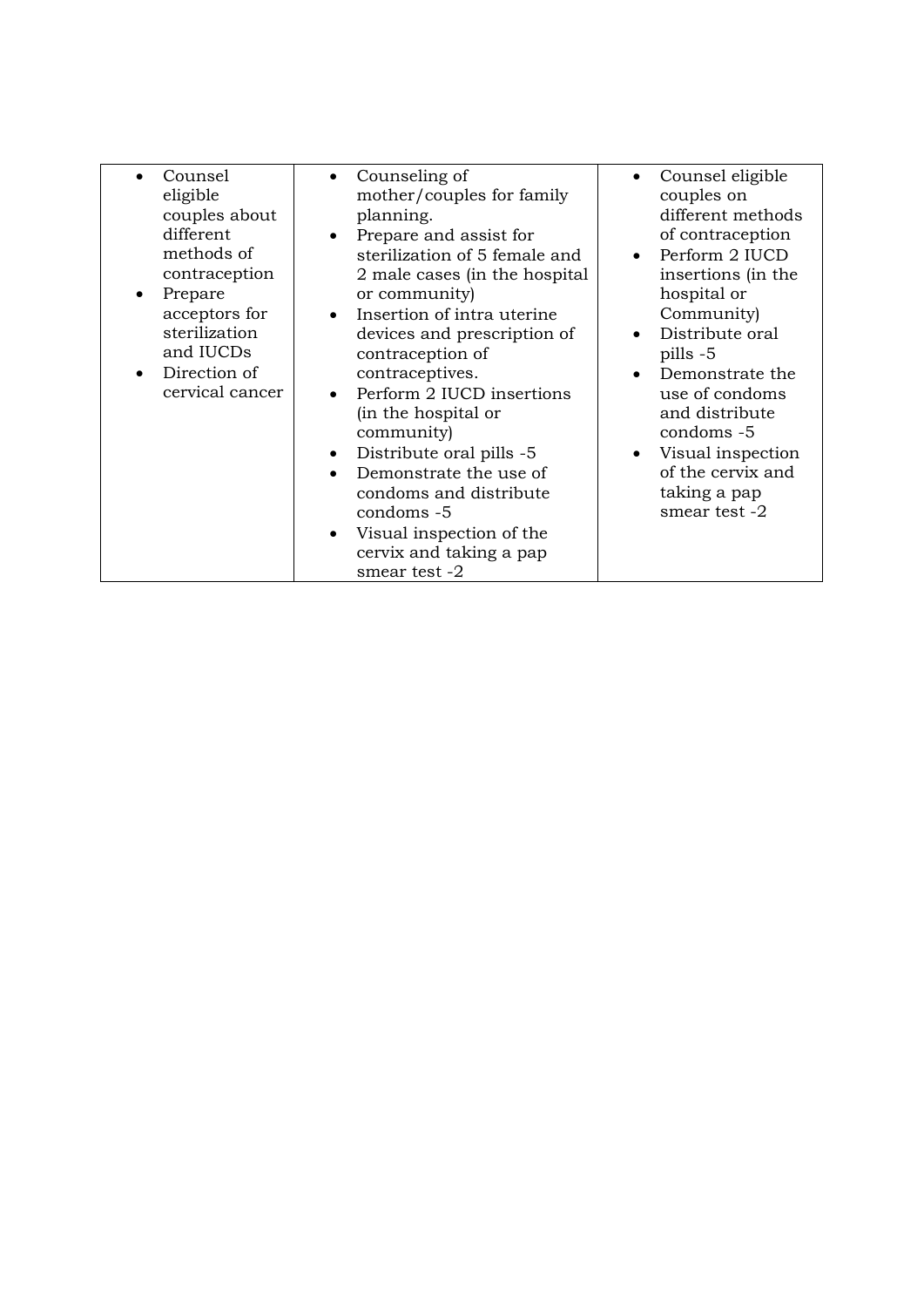# **Clinical requirements to be completed during the internship period :-**

In addition to practicing and gaining competency in the above mentioned skills, the students are expected to complete the following requirements during the internship period :

| Expected competency                                                                                                                                                               | Hospital and community experiences                                                                                                                                                                                                                                                                                              |
|-----------------------------------------------------------------------------------------------------------------------------------------------------------------------------------|---------------------------------------------------------------------------------------------------------------------------------------------------------------------------------------------------------------------------------------------------------------------------------------------------------------------------------|
| Assessment and care of<br>normal pregnant woman                                                                                                                                   | Examine 15 antenatal women (in the hospital<br>$\bullet$<br>and community)                                                                                                                                                                                                                                                      |
| Conduct normal delivery<br>$\bullet$<br>different<br>Recognize<br>$\bullet$<br>degrees of tears<br>give<br>emergency<br>and<br>care<br>refer.                                     | Conducting pelvic assessment to determine<br>$\bullet$<br>pelvic adequacy. PV examination 5<br>Conducting 10 safe deliveries (in the hospital<br>and community), with active management of<br>the third stage of labour, using infection<br>prevention practices.<br>Assist in the suturing of 5 episiotomies and<br>٠<br>tears |
| Assessment and care of<br>$\bullet$<br>postnatal mothers and<br>newborns                                                                                                          | Provide essential care of the newborn -10<br>Basic Resuscitation of the newborn -5<br>Care of postnatal mothers 10 (in the hospital<br>and community)                                                                                                                                                                           |
| Assessing and referring<br>$\bullet$<br>mother at risk                                                                                                                            | Take care of women with abortion -2                                                                                                                                                                                                                                                                                             |
| Counsel eligible couples<br>$\bullet$<br>about different methods<br>of contraception<br>Prepare acceptors for<br>sterilization and IUCDs<br>of<br>Detection<br>cervical<br>cancer | Prepare and assist for sterilization of 5 female<br>and 2 male cases (in the hospital<br>or<br>community)<br>Perform 3 IUCD insertions (in the hospital or<br>community)<br>Distribute oral pills -5<br>Demonstrate the use<br>of condoms<br>and<br>distribute condoms -5                                                       |
| of<br>sick<br>Management<br>children<br>neonates<br>and<br>(IMNCI)                                                                                                                | Assessment and care of 5 sick neonates and<br>$\bullet$<br>5 sick children as per the IMNCI protocols.                                                                                                                                                                                                                          |